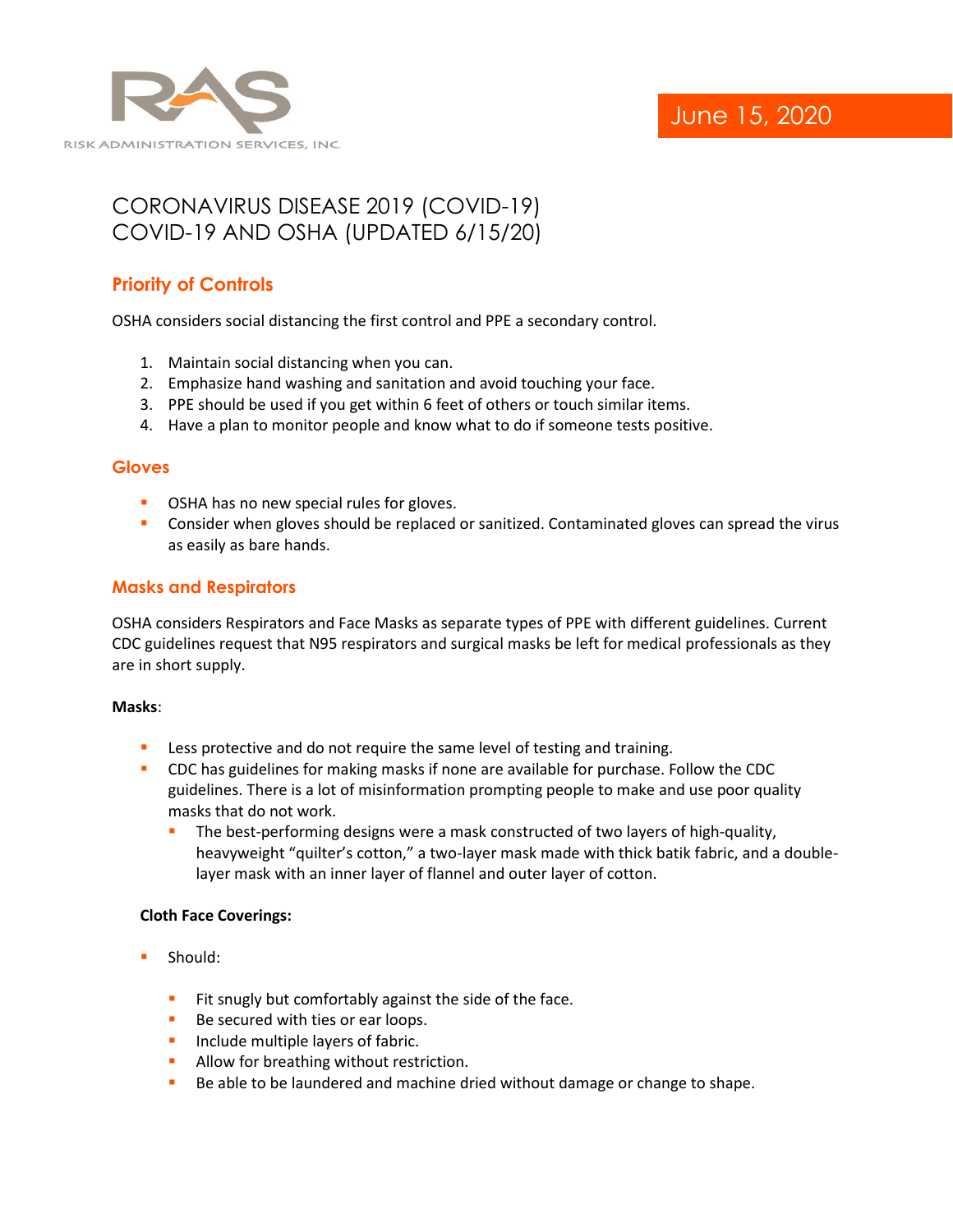- **■** When removing: Be careful not to touch eyes, nose, and mouth and wash hands immediately after removing the mask.
- Can be re-used after cleaning as long as it retains structural integrity.
- Should Not:
	- Create additional hazards.
	- Replace respirators when needed for other workplace exposures.

Employees may provide their own masks if they are not available.

Train on when to wear: strengths/weaknesses/limitations/care/access.

Define in your program when a mask is considered contaminated and when to dispose or clean.

#### **Respirators**:

Are manufactured and have "Respirator" in the packaging. Cannot be home made.

Almost all of the same OSHA requirements remain when using respirators except: Healthcare has a grace period for annual fit test if using NIOSH certified masks and making good faith effort to complete the fit testing.

Other respirator program elements are still required:

- **■** Written program with proof of annual training.
- **Train prior to use on how to keep clean, store, inspect, and don't share.**
- **EXECT:** Fit test, clean shaven.
- **■** User seal check daily.
- **•** Follow manufacturer instructions.
- **·** Inspect to see if dirty/damaged.
- **■** Medical evaluation.
- **EXPLO IS respirator good for the exposure?**
- Can use Appendix D for voluntary use.

#### **Other Questions**

**Can we use respirators from other countries?** Yes. Masks should be designated as N95 equivalent, but you need to watch out for counterfeits.

**Can we use expired N95 respirators?** Not in healthcare but you can use discretion in other industries. Note that the expire date may not be on the respirator but on the box.

**Can a Dust mask be used instead of an N95?** A dust mask is not designed for the same types of exposures as a respirator. A dust mask should not be used when a respirator is needed just like a cloth mask should not be used when a respirator is needed.

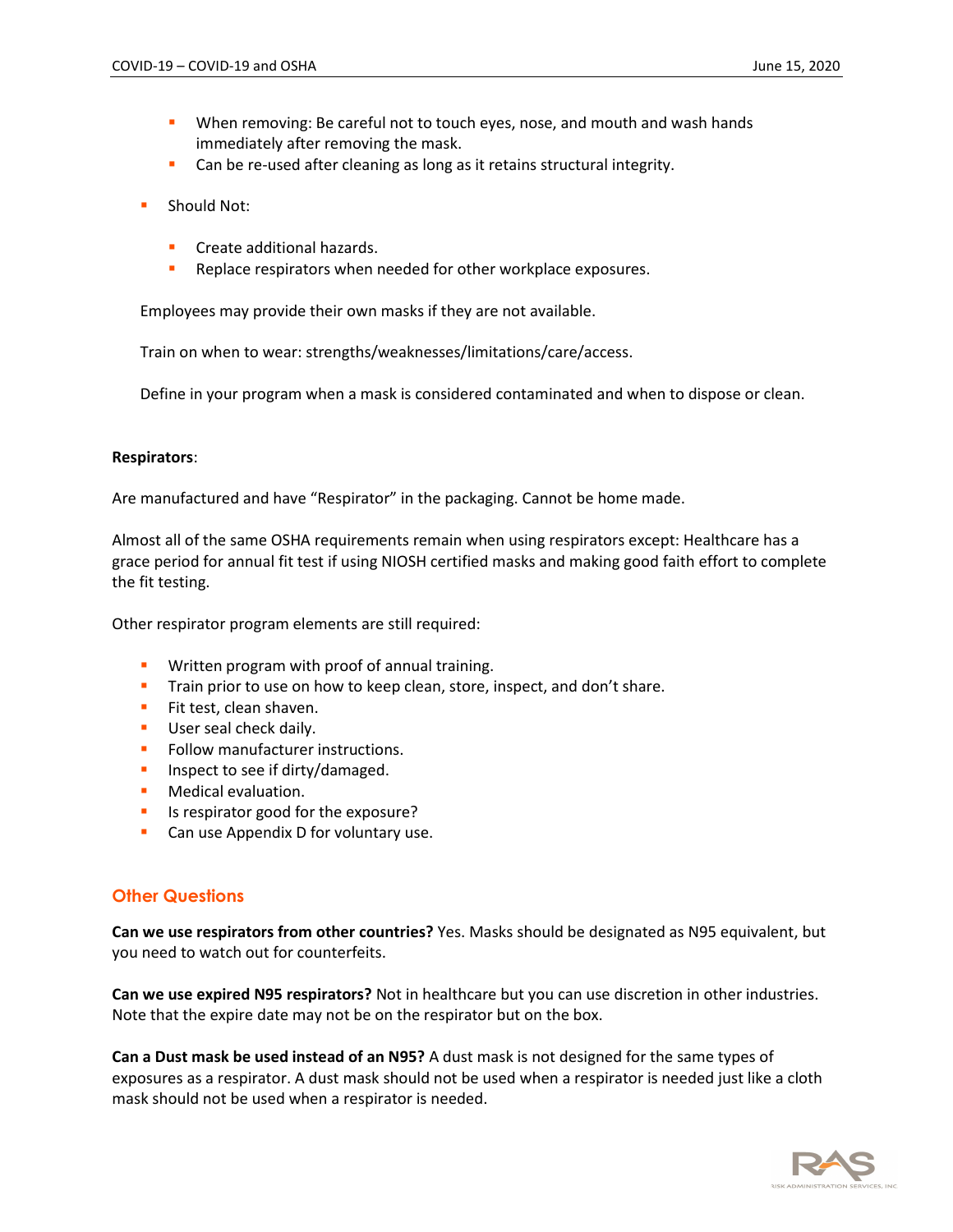**What types of cleaners should we use?** Follow EPA guidelines for disinfectants. There are several options. A common cleaner contains at least 60% alcohol.

**Can I spray down a surface and wipe it clean right away?** Usually no. Most cleaners require a soak time to kill a virus. Time varies by chemical from a few seconds to several minutes. Tests show the virus can live on plastic for 2 days, cardboard for 2 days, and in the air for several hours

**Is COVID-19 OSHA Recordable?** Because of the difficulty with determining work-relatedness, OSHA is exercising enforcement discretion to assess employers' efforts in making work-related determinations. In determining whether an employer has complied with this obligation and made a reasonable determination of work-relatedness, CSHOs should apply the following considerations:

- *The reasonableness of the employer's investigation into work-relatedness*. Employers, especially small employers, should not be expected to undertake extensive medical inquiries, given employee privacy concerns and most employers' lack of expertise in this area. It is sufficient in most circumstances for the employer, when it learns of an employee's COVID-19 illness, (1) to ask the employee how he believes he contracted the COVID-19 illness; (2) while respecting employee privacy, discuss with the employee his work and out-of-work activities that may have led to the COVID-19 illness; and (3) review the employee's work environment for potential SARS-CoV-2 exposure. The review in (3) should be informed by any other instances of workers in that environment contracting COVID-19 illness.
- *The evidence available to the employer.* The evidence that a COVID-19 illness was work-related should be considered based on the information reasonably available to the employer at the time it made its work-relatedness determination. If the employer later learns more information related to an employee's COVID-19 illness, then that information should be taken into account as well in determining whether an employer made a reasonable work-relatedness determination.
- The evidence that a COVID-19 illness was contracted at work. CSHOs should take into account all reasonably available evidence, in the manner described above, to determine whether an employer has complied with its recording obligation. This cannot be reduced to a ready formula, but certain types of evidence may weigh in favor of or against work-relatedness. For instance:
	- COVID-19 illnesses are likely work-related when several cases develop among workers who work closely together and there is no alternative explanation.
	- **•** An employee's COVID-19 illness is likely work-related if it is contracted shortly after lengthy, close exposure to a particular customer or coworker who has a confirmed case of COVID-19 and there is no alternative explanation.
	- An employee's COVID-19 illness is likely work-related if his job duties include having frequent, close exposure to the general public in a locality with ongoing community transmission and there is no alternative explanation.
	- An employee's COVID-19 illness is likely not work-related if she is the only worker to contract COVID-19 in her vicinity and her job duties do not include having frequent contact with the general public, regardless of the rate of community spread.